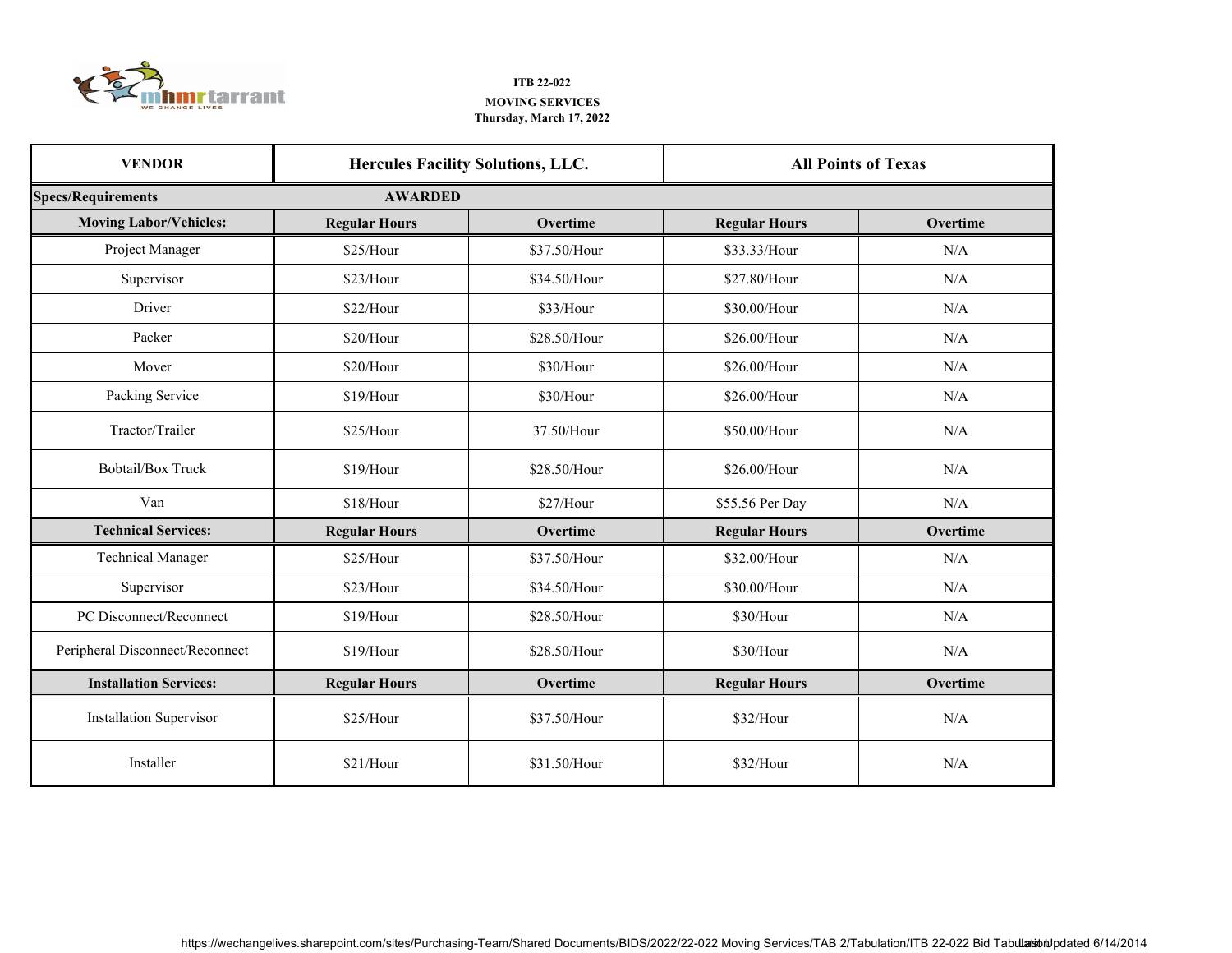| <b>VENDOR</b>                 | <b>Hercules Facility Solutions, LLC.</b> |                                                                    | <b>All Points of Texas</b> |                |
|-------------------------------|------------------------------------------|--------------------------------------------------------------------|----------------------------|----------------|
| <b>Supplies:</b>              | <b>Cost Per Item</b>                     | <b>Comment</b>                                                     | <b>Cost Per Item</b>       | <b>Comment</b> |
| Box, 1.5 cu. ft.              | \$2.50/Ea                                |                                                                    | \$.97/Ea                   |                |
| Box, 2 cu. ft.                | $\$3.00/Ea$                              |                                                                    | \$1.65/Ea                  |                |
| Box, 3 cu. ft.                | \$3.50/Ea                                |                                                                    | \$1.65/Ea                  |                |
| Box, 4 cu. ft.                | $\$4.00/Ea$                              |                                                                    | \$1.98/Ea                  |                |
| Lockboxes                     | \$4.10/Ea                                | 1.5 cu. ft.                                                        | \$2/Ea                     |                |
| 4 Wheel Dollies               | \$.50/Ea per day                         |                                                                    | ${\rm N/C}$                |                |
| Panel Cart                    | \$5.00/Ea Per Day                        |                                                                    | \$5/\$15.56                | Daily, Weekly  |
| Speed Pack                    | \$65/Ea                                  | 40" x 30" x 30"                                                    | \$6/Ea                     | Per Day        |
| Plastic Stretch Wrap          | \$20/Roll                                |                                                                    | \$18.50                    | Per Roll       |
| Tape                          | \$1.07/Roll                              |                                                                    | \$1.26                     | Per Roll       |
| <b>Colored Moving Labels</b>  | \$10/Roll                                |                                                                    | \$20.00                    | 650/ct         |
| Cable Bags                    | \$2.00/Ea                                |                                                                    | \$1.69                     | Ea             |
| Flat Screen Monitor Covers    | $\$2.00/Ea$                              |                                                                    | \$1.69                     |                |
| Velcro                        | \$.50/per foot                           |                                                                    | \$.25/Ea                   |                |
| Packing Material Delivery Fee | \$130.00                                 |                                                                    | \$125.00                   |                |
| <b>Optional Services:</b>     | <b>Monthly Cost</b>                      | <b>Comment</b>                                                     | <b>Monthly Cost</b>        | <b>Comment</b> |
| <b>Store Assets</b>           | \$1.80/Sq.Ft                             | Includes Inprocessing, Detailed<br>Inventory w/video surveillance. |                            |                |
| Warehouse Floor<br>Space      |                                          |                                                                    | \$1.00/Sq.Ft               |                |
| Warehouse Vault               |                                          |                                                                    | \$40.00 per                |                |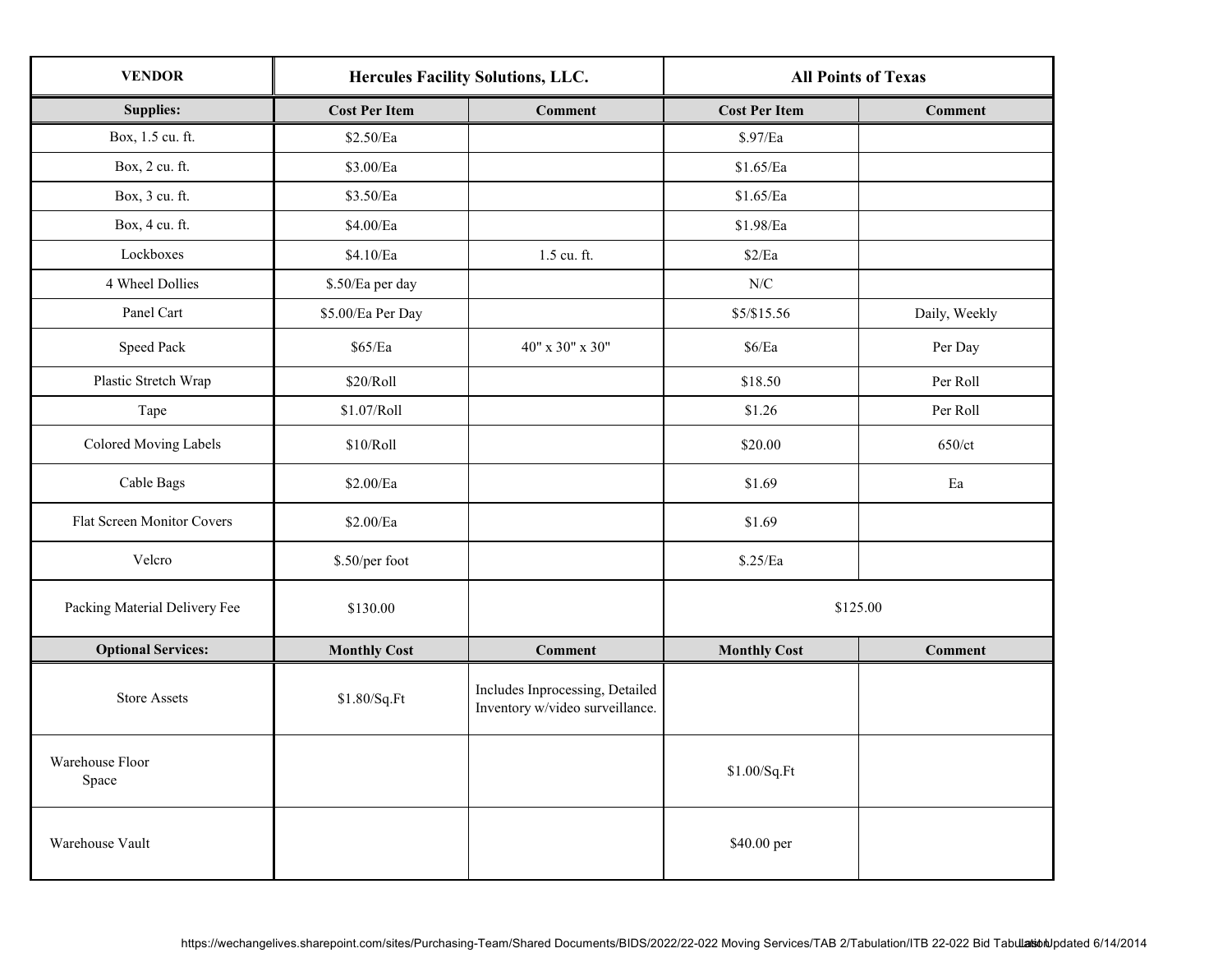| <b>VENDOR</b>                                      | Hercules Facility Solutions, LLC. |                                                                          | <b>All Points of Texas</b> |                            |  |
|----------------------------------------------------|-----------------------------------|--------------------------------------------------------------------------|----------------------------|----------------------------|--|
| Onsite Storage 50'<br>Trailer                      |                                   |                                                                          | \$160/p/m                  |                            |  |
| Equipment                                          | <b>Type</b>                       | <b>QTY</b>                                                               | <b>Type</b>                | <b>QTY</b>                 |  |
|                                                    | <b>Tractor Trailers</b>           | $\mathfrak z$                                                            | Trailer 50-53'             | 15                         |  |
|                                                    | Bobtail                           | $\sqrt{6}$                                                               | <b>Bobtail Trucks</b>      | 12                         |  |
|                                                    | Field Trucks                      | $\tau$                                                                   | Tractors                   | 6                          |  |
|                                                    | 53' Bob Trailer                   | $\mathbf{1}$                                                             | Vans                       | $\mathfrak{Z}$             |  |
|                                                    | 48' Fkatbed Trailer               | $\mathbf{1}$                                                             |                            |                            |  |
| <b>Disposal Services:</b>                          | <b>Monthly Cost</b>               | <b>Comment</b>                                                           | <b>Monthly Cost</b>        | <b>Comment</b>             |  |
| Dispose of Assets                                  | $\blacksquare$                    | Cost depends on size + weight<br>of items that are to be disposed<br>of. |                            |                            |  |
| Land Fill Cost Plus<br>$Labor +$<br>Transportation |                                   |                                                                          |                            |                            |  |
|                                                    |                                   |                                                                          |                            |                            |  |
| <b>Questions:</b>                                  |                                   |                                                                          |                            | All Rates are Regular Time |  |
| Years in Business                                  |                                   | $25+ years$                                                              |                            | 37                         |  |
| Number of Employees                                | 55                                |                                                                          | 42                         |                            |  |
| Number of Vehicles                                 | $16\,$                            |                                                                          | 36                         |                            |  |